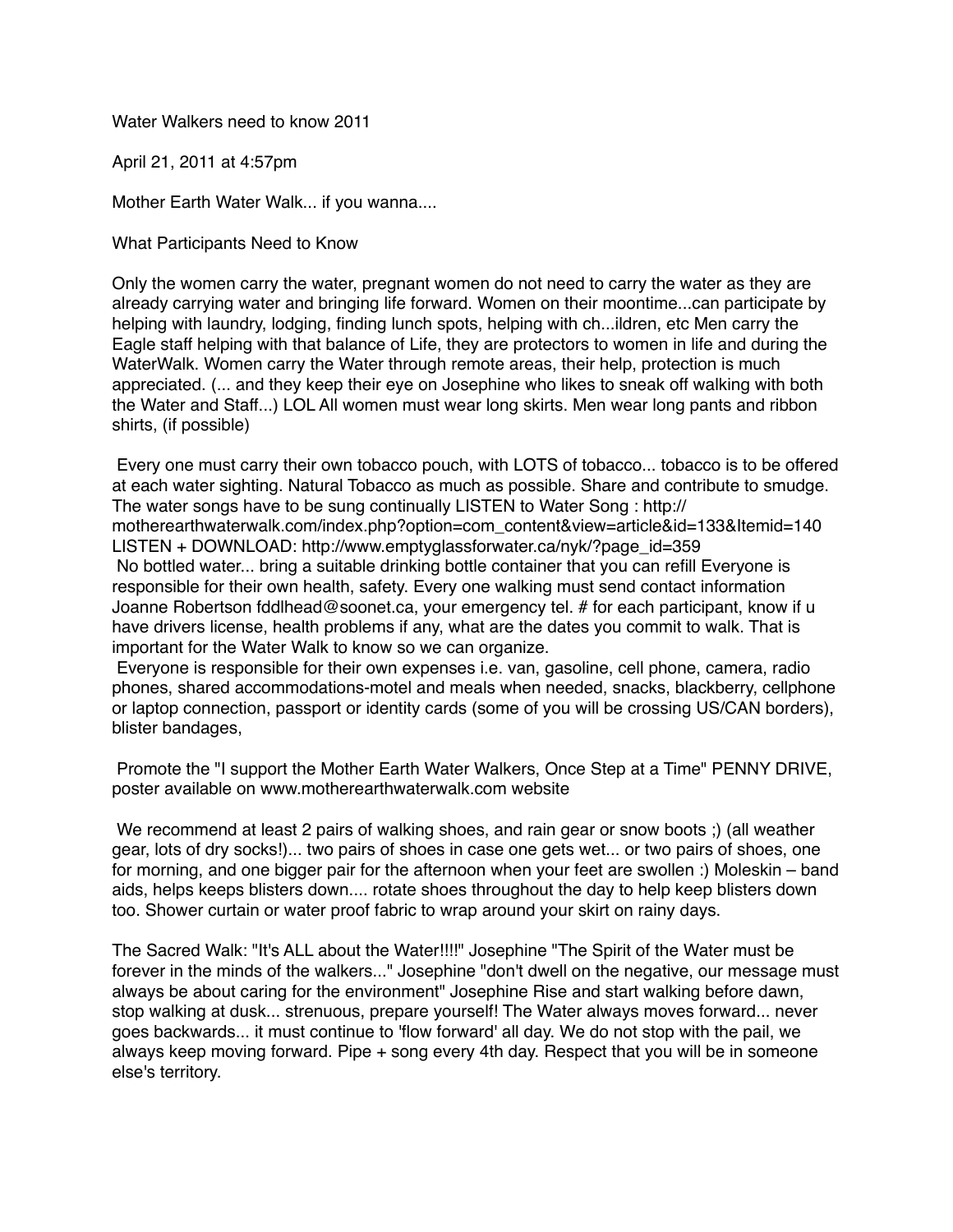Walkers become family, each as to look after themselves, while working as a family. Van must contain at least 2 orange emergency vests, and water cooler... re: vans (2 or 3) leapfrogging, the more vehicles the longer the rest... too long a rest isn't good. No alcohol and drugs. OHIP does not cover you while you are in the states... so please keep this in mind when you do your planning... what I'm saying is... make sure you have adequate health insurance coverage for all the states and/or provinces you will be walking through... unless you are very wealthy :).

Miigwetch! Woliwon! Joanne, Josephine, Dawnis, Sharon, Madeleine Top of Form See More

## By: Madeleine Huntjens

PS those that are not walking work on fund raising for the gas for the vehicles. Work on the Motels along the routes, help with the PR, get pictures, share them, give encouragement. Remember this is a walk for everyone...We need the women to carry the water..we need the men to carry the eagle staff...this is critical. To few volunteer...we need you...we need our youth...to help us. One person can make a difference to someones feet and back...even a few hours of walking helps. We need traditonal tobacco if you can donate some. Fund Raise in your home town...and get the Environmental people out to share information about your water. Megwetch.



Mother Earth Water Walkers after the first day of the walk 23 miles!!! Who will the next staff carrier be???? Hello Tina, Hello Josephine. Notice the bright red...good to be visible for the traffic!!! Lovely copper bucket full of medicine water, mide waboo....nibii!!! Headed toward Olympia, Washington!!!

Madeleine Huntjens and her husb and.They are the West Direction organizers. Please help us. 506 466-1977